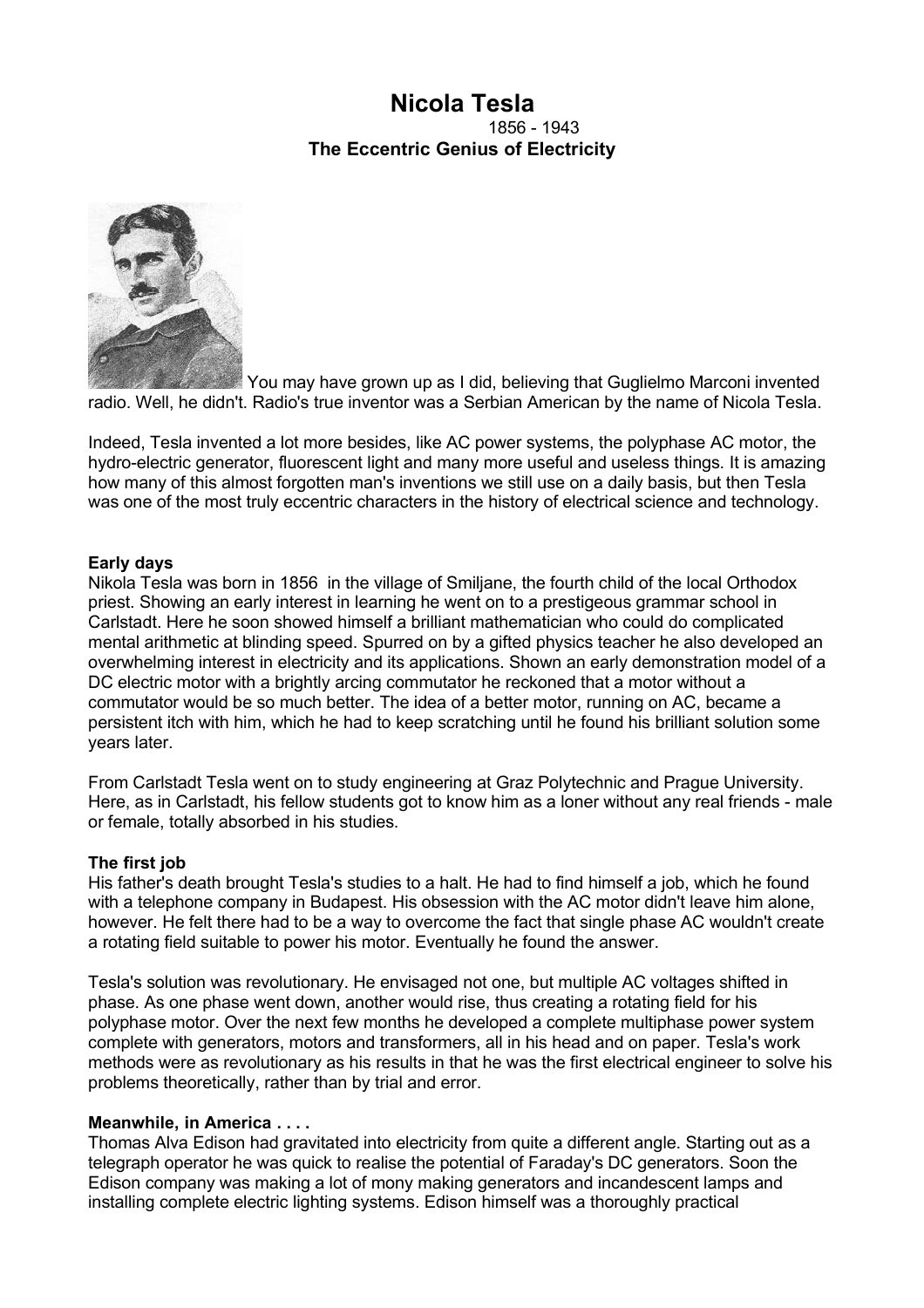experimenter. Shunning all theory - Ohm's law included - he totally relied on trial and error to achieve the results he wanted. Whilst this approach worked well initially, it lead to problems as Edison attempted to build bigger systems and tried to bridge longer distances. The problem of voltage drop was rearing its inevitable head.

### **Tesla meets Edison**

Tesla changed jobs and joined the Continental Edison Company in Paris. Here he made several improvements to the company's DC motors and invented an automatic dynamo regulator. He was half-promised a bonus for this work but this never eventuated.

In 1883 the company suffered a disastrous setback with a complete power system and lighting installation supplied for the Strassbourg railway station. The design was seriously flawed. A shortcircuit blew the wall off the power station as it was officially opened by Kaiser Wilhelm. Tesla was called in and was promised a \$25 000 bonus if he quickly fixed the problems. However, this was never put in writing before Tesla undertook the work and was conveniently forgotten once the job had been completed.

In his spare time, meanwhile, Tesla had built his first small scale AC motor and generator and was looking for financial support. The Con. Ed. people were unimpressed, however. If your company has so many millions of dollars invested in DC technology you don't take kindly to a 27 year old engineer telling you your stuff is obsolete and you should change to AC.

Tesla's manager, however, recognised Tesla as a brilliant troubleshooter who could bring welcome relief to the growing problems at Edison's head office. He persuaded Tesla to migrate to the U.S. and gave him a glowing letter of introduction to Edison.

The two men met, and Edison immediately put Tesla to work, promising him \$50 000 for improving the designs of his DC power generations. Tesla set to work with a vengeance and produced dozens of designs for improved generators, regulators and synchonisers. When he went then to Edison's office to collect his hard-earned bonus Edison's response was: "Tesla, you don't understand our American humour". Tesla was so incensed that he resigned on the spot and took a temporary job digging sewer trenches at \$2.- a day.

## **The Tesla Electric Company**

In 1887 Tesla finally managed to set up little company in New York with the help of a Mr. Brown of the Western Union Telegraph Co. and a friend. At last Tesla could get to work on his polyphase AC system. Within 6 months he had made up several working prototypes of motors, generators and transformers, all working well over thin wires. Tesla applied to the Patent Office for a single patent to cover his whole system but, at the Patent Office's insistence, this was broken down into 30 simpler and more detailed patents.

Brown, meanwhile, had concluded that these patents somehow had to be turned into moneymaking products and that Tesla was not the man to do this. However, Brown happened to know a business entrepreneur called George Westinghouse who, he thought, might just be the man. In 1888 Brown invited Westinghouse to a lecture which Tesla was to give before the American Institute of Electrical Engineers and Westinghouse came away impressed.

#### **Westinghouse**

Westinghouse already had some interest in AC. In 1883 he had bought the U.S. rights to an English transformer patent. He also employed a young engineer called William Stanley who understood transformers. If he could get Tesla and Stanley to work together he would be home and hosed.

Westinghouse promptly met Tesla in his laboratory to see the new equipment demonstrated. He then persuaded Tesla to sell him the patents for one million dollars plus a royalty of a dollar per horsepower - about half the price he had been prepared to pay. Still, Tesla was happy with the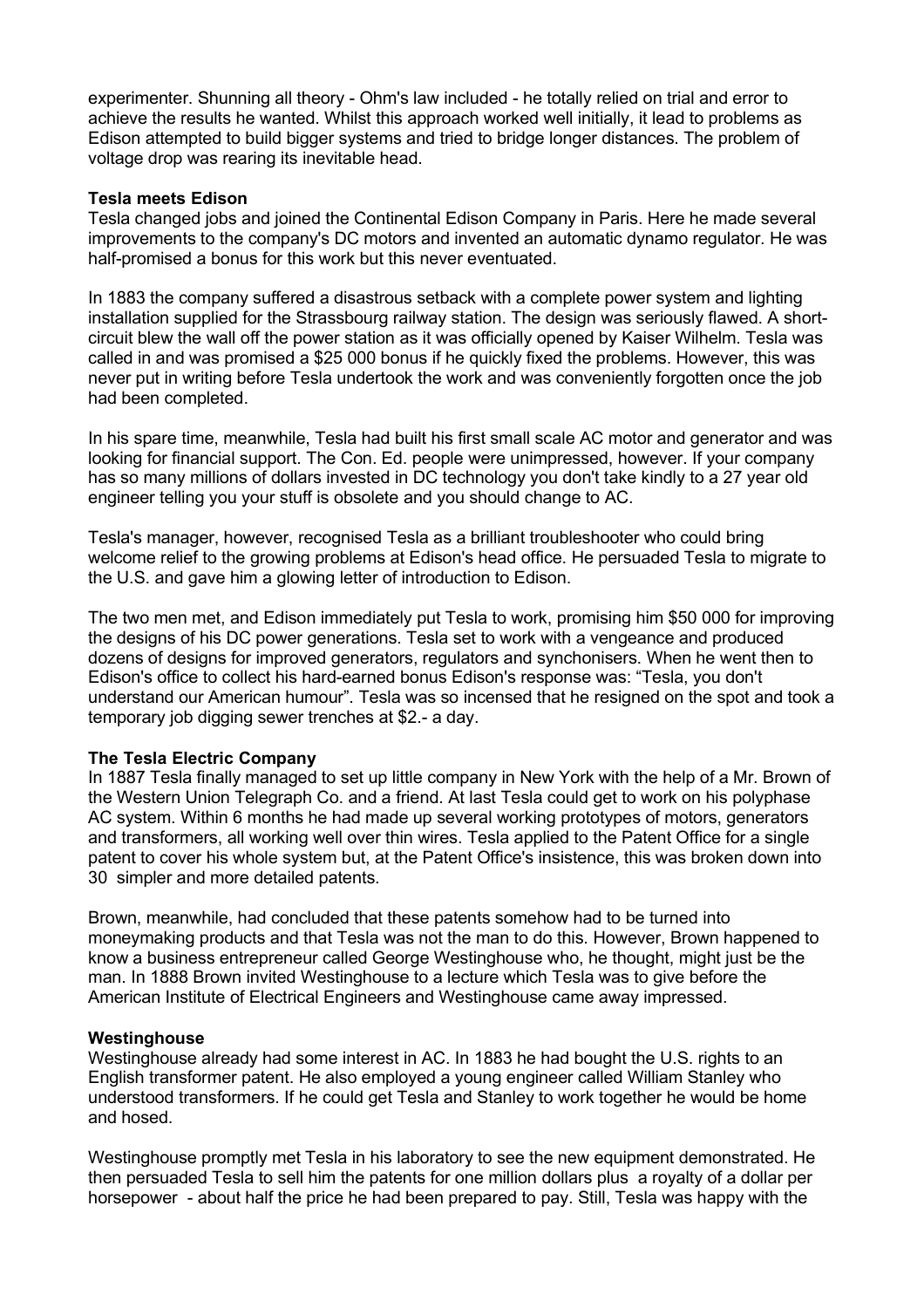#### money.

Now Westinghouse had to turn the prototypes into saleable products -and quickly too, because he was embroiled in an expensive patent litigation with Edison about incandescent lamps. Tesla was offered a job as consultant to work with Stanley in Westinghouse's Pittsburg factory, but this never worked out. Tesla just couldn't work with anybody else and was relieved when he could retreat to his New York laboratory to work on new things.

Edison and Westinghouse, meanwhile, went on to wage a monumental "battle of the giants" in and out of courts - DC versus AC systems. We know which system won. When the Pittsburg World Fair opened in 1893 Westinghouse's Tesla AC system powered 96 000 lights.

#### **Resonance**

Back in his New York laboratory Tesla sold his outstanding royalties for \$26,000 and then got busy spending his money on new experiments. He was totally absorbed by two subjects: resonance, and the wireless energy transmission. He was the first to understand that all wave motion, mechanical, electrical or heat, were basically the same and if he could understand one he could understand the other. This led him to a series of experiments on mechanical and electrical resonance.

His mechanical experiments had some bizarre side-effects. To observe the effects of resonance on mechanical bodies he built a vibrating platfom with variable oscillating frequency. When he connected this to one of the iron pillars that carried the laboratory roof he almost brought down the building when he struck resonance. He then decided to stand on the platform himself and tried to bring his body to resonance. This turned out to have an acute and potentially embarrassing laxative effect.

His electrical experiments during the 1893 - 1895 period centred on combinations of coils and and capacitors, and he gained a deep insight in electrical resonance. This led him to the invention of the invention of the "Tesla Coil", which uses resonance to produce high voltage R.F. electricity at discrete frequencies, and an L-C tuning device for frequency-selective radio reception, both of which he patented.

He found that the RF high voltage from his Tesla coils radiated quite well, as he demonstrated by running a wire loop around his laboratory wall. He placed gas tube lamps (somewhat similar to today's fluorescent tubes) around the lab and these would light up when the loop was energised. He also demonstrated that he could operate lights selectively at a distance by connecting them to a resonating LC circuit for reception.

In 1893 Tesla gave a lecture to the National Electric Light Association in St. Louis. Here he described the essentials of the wireless system we still use today : antenna, ground, resonating circuits in transmitter and receiver tuned to the same frequency, and a electronic signal detector. Tesla had invented true radio three years before Marconi made his first experiments.

#### **Down but not out**

Tesla spent the last remains of his money on building a series of radio transmitters and receivers. In 1895 he was ready for a demonstration, which would involve communication with a ship he would hire to sail the Hudson river. Then calamity overtook him: his laboratory was completely gutted by fire the night before the final tests. Equipments, records, tools, all were lost. Typically Tesla had not bothered with insurance, and as his money was gone, Tesla was ruined.

Surprisingly he managed to get a \$40,000 grant from a banker and soon Tesla was busy resurrecting his radio system from memory. In 1897 he had perfected a multi-channel wireless system, his patents were secure and he was ready to show the world his new marvel.

Typically, Tesla completely bungled the demonstration. Instead of higlighting the system's huge